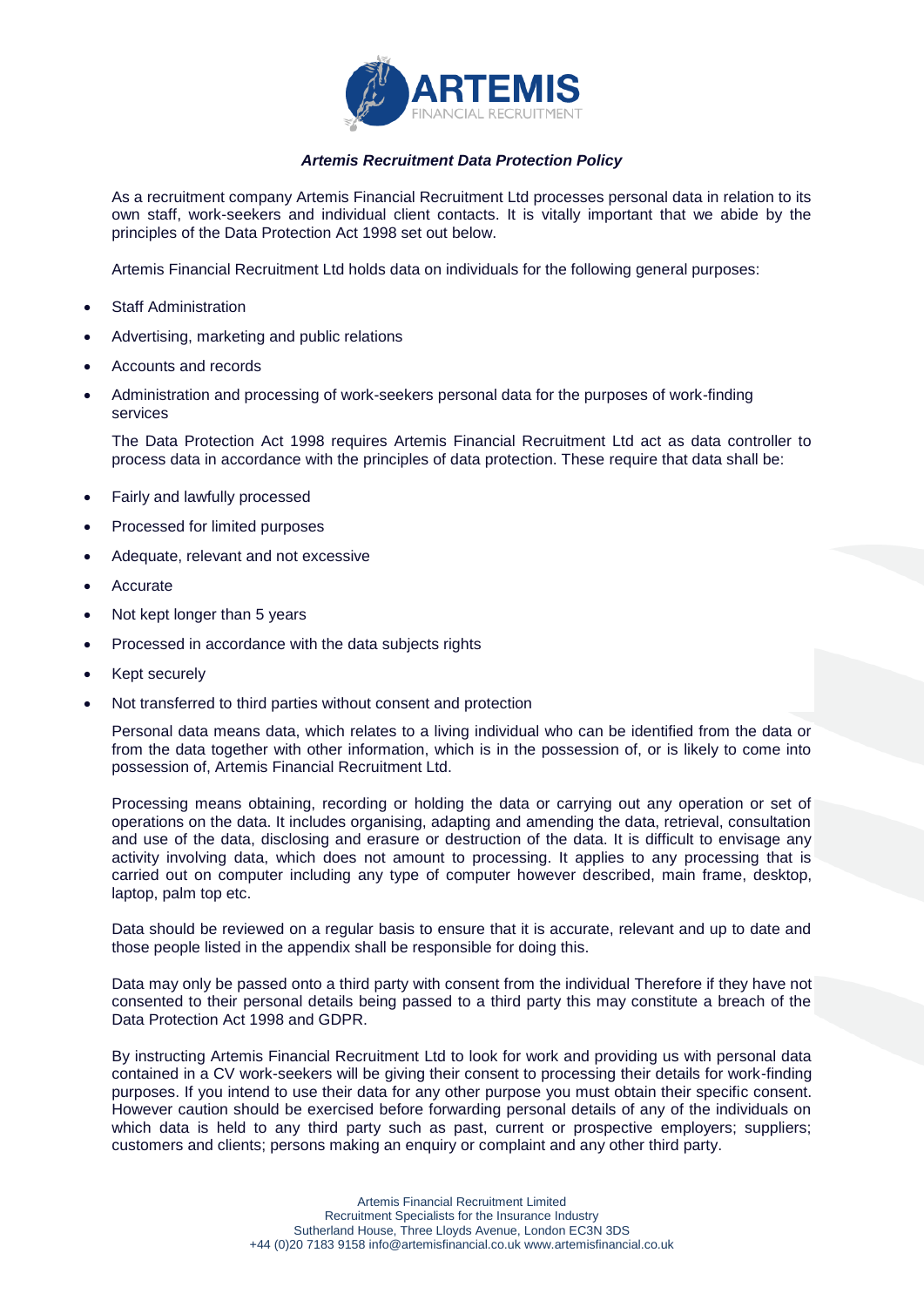

Data in respect of the following is "sensitive personal data" and any information held on any of these matters MUST not be passed on to any third party without the express written consent of the individual:

- Any offence committed or alleged to be committed by them
- Proceedings in relation to any offence and any sentence passed
- Physical or mental health or condition
- Racial or ethnic origins Sexual life
- Political opinions
- Religious beliefs or beliefs of a similar nature
- Whether someone is a member of a trade union

From a security point of view, only those staff listed in the appendix should be permitted to add, amend or delete data from the database. However all staff are responsible for notifying those listed where information is known to be old, inaccurate or out of date. In addition all employees should ensure that adequate security measures are in place. For example:

- Computer screens should not be left open by individuals who have access to personal data
- Passwords should not be disclosed
- Email should be used with care
- Personnel files and other personal data should be stored in a place in which any unauthorised attempts to access them will be noticed. They should not be removed from their usual place of storage without good reason
- Personnel files should always be locked away when not in use and when in use should not be left unattended
- Any breaches of security should be treated as a disciplinary issue
- Care should be taken when sending personal data in internal or external mail
- Destroying or disposing of personal data counts as processing. Therefore care should be taken in the disposal of any personal data to ensure that it is appropriate. For example, it would have been more appropriate to shred sensitive data than merely to dispose of it in the dustbin.

It should be remembered that the incorrect processing of personal data e.g. sending an individual's details to the wrong person; allowing unauthorised persons access to personal data; or sending information out for purposes for which the individual did not give their consent, may give rise to a breach of contract and/or negligence leading to a claim against Artemis Financial Recruitment Ltd for damages from an employee, work-seeker or client contact. A failure to observe the contents of this policy will be treated as a disciplinary offence.

Data subjects, i.e. those on whom personal data is held, are entitled to obtain access to their data on request. All requests to access data by data subjects i.e. staff, members, customers or clients, suppliers, students etc should be referred to Harriet Croft; Write: Artemis Financial Recruitment Ltd, Sutherland House, Three Lloyd's Avenue, London, EC3N 3DS, Telephone: 02071839158, Email: [Info@artemisfinancial.co.uk](mailto:Info@artemisfinancial.co.uk)

Any requests for access to a reference given by a third party must be referred to Harriet Croft and should be treated with caution even if the reference was given in relation to the individual making the request. This is because the person writing the reference also has a right to have their personal details handled in accordance with the Data Protection Act 1998, and not disclosed without their consent. Therefore when taking up references an individual should always be asked to give their consent to the disclosure of the reference to a third party and/or the individual who is the subject of